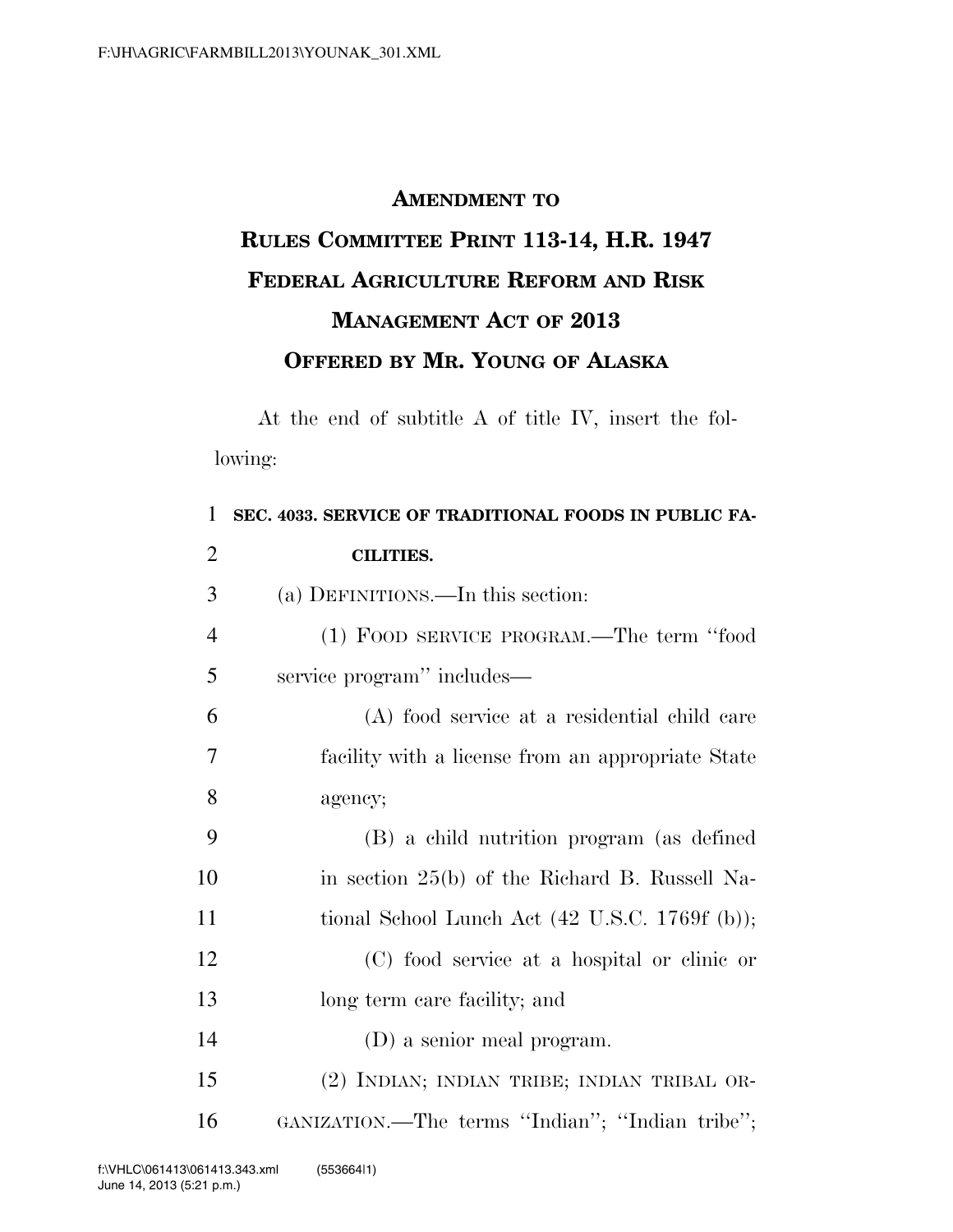| $\mathbf{1}$   | and "Indian Tribal Organization" have the mean-                   |
|----------------|-------------------------------------------------------------------|
| $\overline{2}$ | ings given those terms in section 4 of the Indian                 |
| 3              | Self-Determination and Education Assistance Act                   |
| $\overline{4}$ | $(25 \text{ U.S.C. } 450\text{b}).$                               |
| 5              | $(3)$ TRADITIONAL FOOD.—                                          |
| 6              | (A) IN GENERAL.—The term "traditional                             |
| 7              | food" means food that has traditionally been                      |
| 8              | prepared and consumed by an Indian tribe.                         |
| 9              | (B) INCLUSIONS.—The term "traditional                             |
| 10             | food" includes—                                                   |
| 11             | (i) wild game meat;                                               |
| 12             | $(ii)$ fish;                                                      |
| 13             | (iii) seafood;                                                    |
| 14             | (iv) marine mammals;                                              |
| 15             | (iv) plants; and                                                  |
| 16             | (v) berries.                                                      |
| 17             | (b) PROGRAM.—Notwithstanding any other provision                  |
|                | 18 of law, the Secretary shall allow the donation to and serv-    |
| 19             | ing of traditional food through a food service program at         |
| 20             | a public facility, nonprofit facility, including facilities oper- |
| 21             | ated by an Indian tribe or tribal organization that pri-          |
| 22             | marily serves Indians if the operator of the food service         |
| 23             | program-                                                          |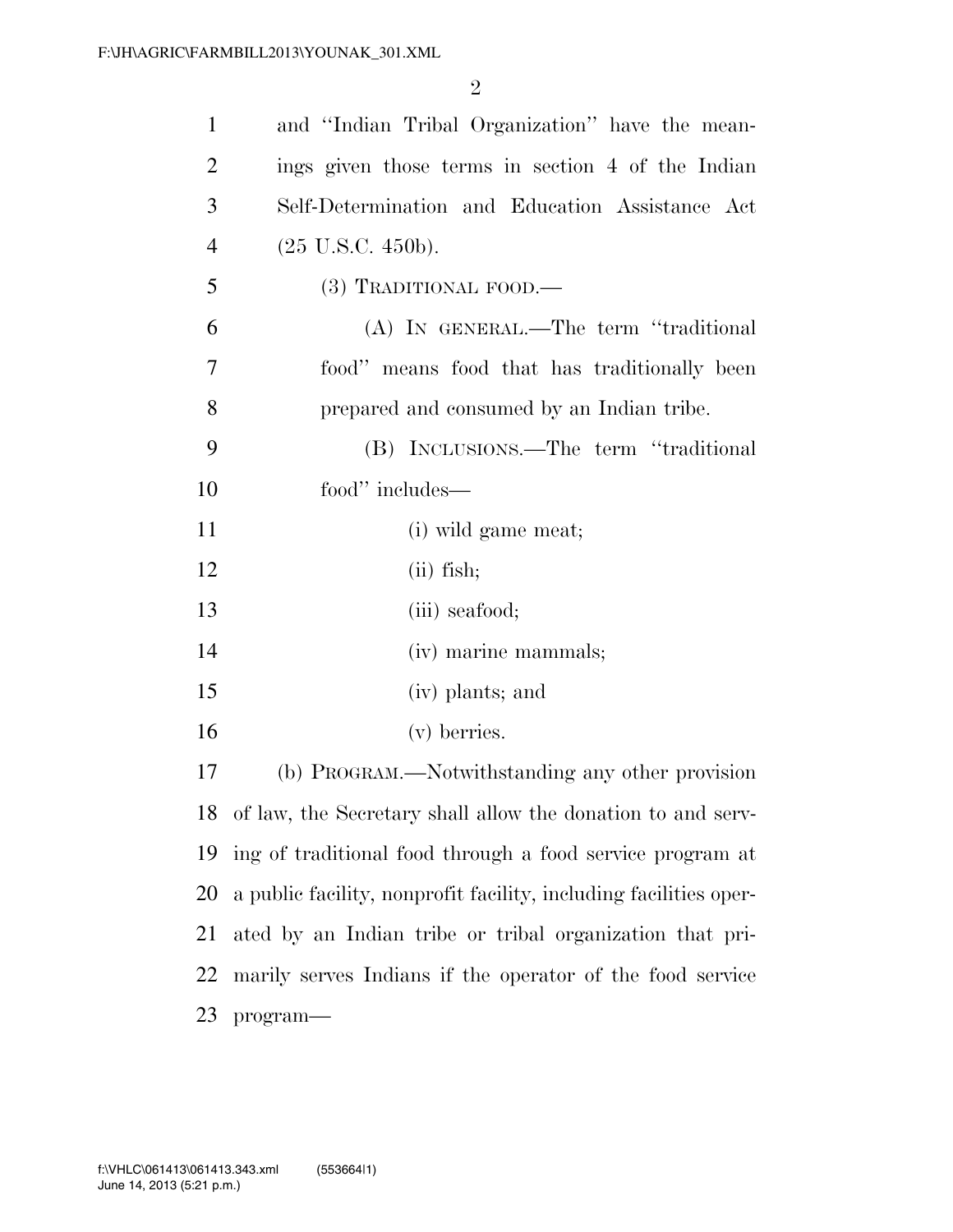| $\mathbf{1}$   | (1) ensures that the food is received whole, gut-     |
|----------------|-------------------------------------------------------|
| 2              | ted, gilled, as quarters, or as a roast, without fur- |
| 3              | ther processing;                                      |
| $\overline{4}$ | $(2)$ makes a reasonable determination that—          |
| 5              | (A) the animal was not diseased;                      |
| 6              | (B) the food was butchered, dressed, trans-           |
| 7              | ported, and stored to prevent contamination,          |
| 8              | undesirable microbial growth, or deterioration;       |
| 9              | and                                                   |
| 10             | (C) the food will not cause a significant             |
| 11             | health hazard or potential for human illness;         |
| 12             | (3) carries out any further preparation or proc-      |
| 13             | essing of the food at a different time or in a dif-   |
| 14             | ferent space from the preparation or processing of    |
| 15             | other food for the applicable program to prevent      |
| 16             | cross-contamination;                                  |
| 17             | (4) cleans and sanitizes food-contact surfaces of     |
| 18             | equipment and utensils after processing the tradi-    |
| 19             | tional food; and                                      |
| 20             | (5) labels donated traditional food with the          |
| 21             | name of the food and stores the traditional food sep- |
| 22             | arately from other food for the applicable program,   |
| 23             | including through storage in a separate freezer or    |
| 24             | refrigerator or in a separate compartment or shelf in |
| 25             | the freezer or refrigerator.                          |